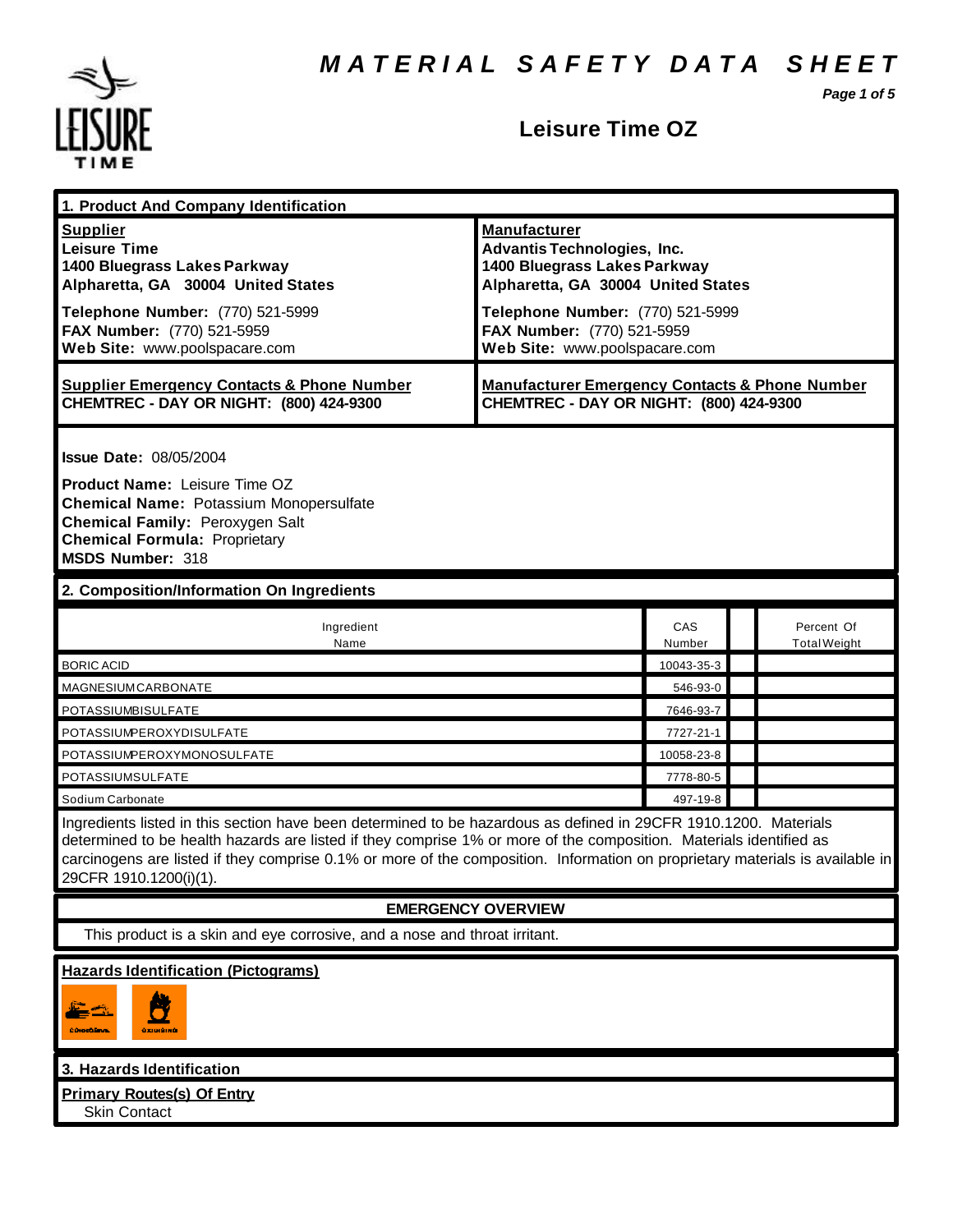## **Leisure Time OZ**

## **3. Hazards Identification - Continued**

## **Eye Hazards**

Corrosive to eyes. Eye contact may cause corrosion or ulceration. Severe eye damage may result if not immediately treated.

#### **Skin Hazards**

Corrosive to skin. Skin contact with aqueous solutions or the dry powder upon contact with moisture or perspiration may cause skin burns or ulceration; temporary body hair loss may occur in contacted areas. Skin contact with the product may cause allergic skin reactions in sensitive individuals.

#### **Ingestion Hazards**

May cause irritation of the throat. Ingestion may cause inflammation and damage to the lining of the stomach, resulting in bleeding. Ingestion may cause gastritis possibly progressing to necrosis or hemorrhage.

#### **Inhalation Hazards**

Inhalation may cause nose bleeds and irritation of the upper respiratory passages with coughing and discomfort.

## **Signs And Symptoms**

Irritant to eyes and skin due to oxidizing properties

## **First Aid (Pictograms)**



## **4. First Aid Measures**

#### **Eye**

In case of contact, hold eyelids apart and immediately flush eyes with plenty of water for at least 15 minutes. Call a physician or a poison control center immediately.

## **Skin**

Wash affected areas with soap and water. Call a physician. Wash clothing before reuse.

## **Ingestion**

DO NOT INDUCE VOMITING. Drink large amounts of water. Call a physician or a poison control center immediately.

## **Inhalation**

If inhaled, remove to fresh air. If not breathing, give artificial respiration. If breathing is difficult, give oxygen. Consult Physician

## **Fire Fighting (Pictograms)**



## **5. Fire Fighting Measures**

**Flash Point:** N/A °F

## **Fire And Explosion Hazards**

Improper storage of large masses of this product can trap heat and lead to ignition of combustibles. Grinding or intensive mixing may cause decomposition with liberation of heat and oxygen; ignition of oxidizable material if present may occur.

## **Extinguishing Media**

In case of fire, soak (flood) with water.

## **Fire Fighting Instructions**

Will release oxygen when heated, intensifying a fire. Firefighters should wear self-contained breathing apparatus and full protective gear.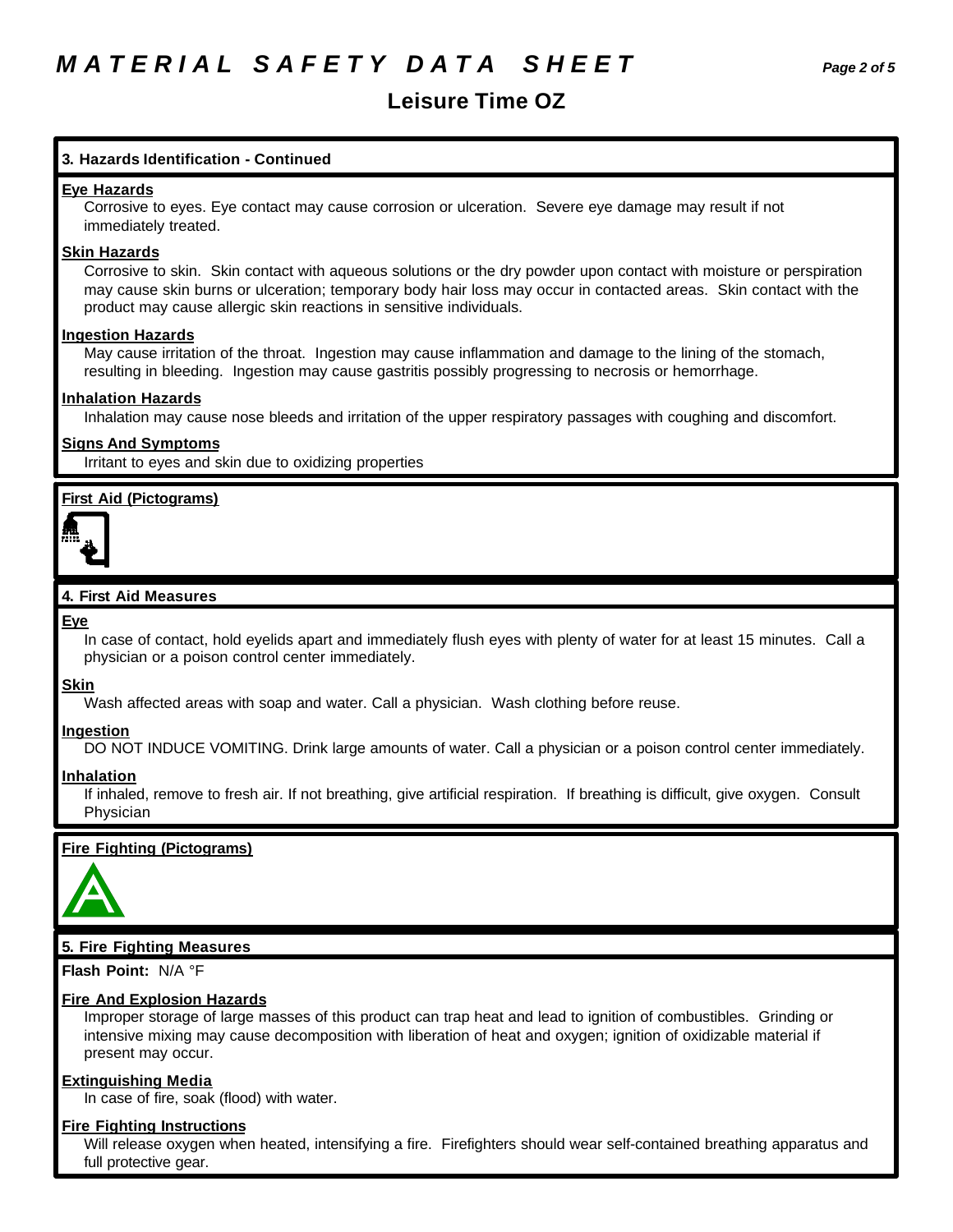# *M A T E R I A L S A F E T Y D A T A S H E E T Page 3 of 5*

## **Leisure Time OZ**

## **5. Fire Fighting Measures - Continued**

**Fire Fighting Instructions - Continued**

GRINDING OR INTENSIVE MIXING MAY GENERATE SUFFICIENT HEAT TO FUSE PRODUCT AND CAUSE IGNITION OF OXIDIZABLE MATERIAL PRESENT.

## **6. Accidental Release Measures**

Clean up spill immediately. Flush spill area with water in compliance with State and Federal Regulations.

## **Handling & Storage (Pictograms)**

## **7. Handling And Storage**

## **Handling And Storage Precautions**

**Keep out of reach of children**. Store material in a cool and dry place.

#### **Handling Precautions**

Avoid breathing dust or vapor. Avoid contact with skin and clothing. Avoid contact with eyes. Wash thoroughly after handling. Wash clothing after use.

## **Storage Precautions**

Store in a cool dry place. Keep away from heat, sparks, flame, and other sources of ignition (i.e., pilot lights, electric motors and static electricity).

#### **Work/Hygienic Practices**

Use safe chemical handling procedures suitable for the hazards presended by this material.

#### **Protective Clothing (Pictograms)**



#### **8. Exposure Controls/Personal Protection**

#### **Engineering Controls**

Local exhaust acceptable. Special exhaust not required

## **Eye/Face Protection**

Safety glasses with side shields or goggles recommended.

## **Skin Protection**

Chemical-resistant gloves.

#### **Respiratory Protection**

The level of respiratory protection needed should be based on the required protection factor after evaluating chemical exposures using appropriate industrial hygiene monitoring and/or OSHA guidance.

#### **9. Physical And Chemical Properties**

## **Appearance**

White tablet

**Odor** None

**Chemical Type:** Mixture **Physical State:** Solid **Melting Point:** DECOMPOSES °F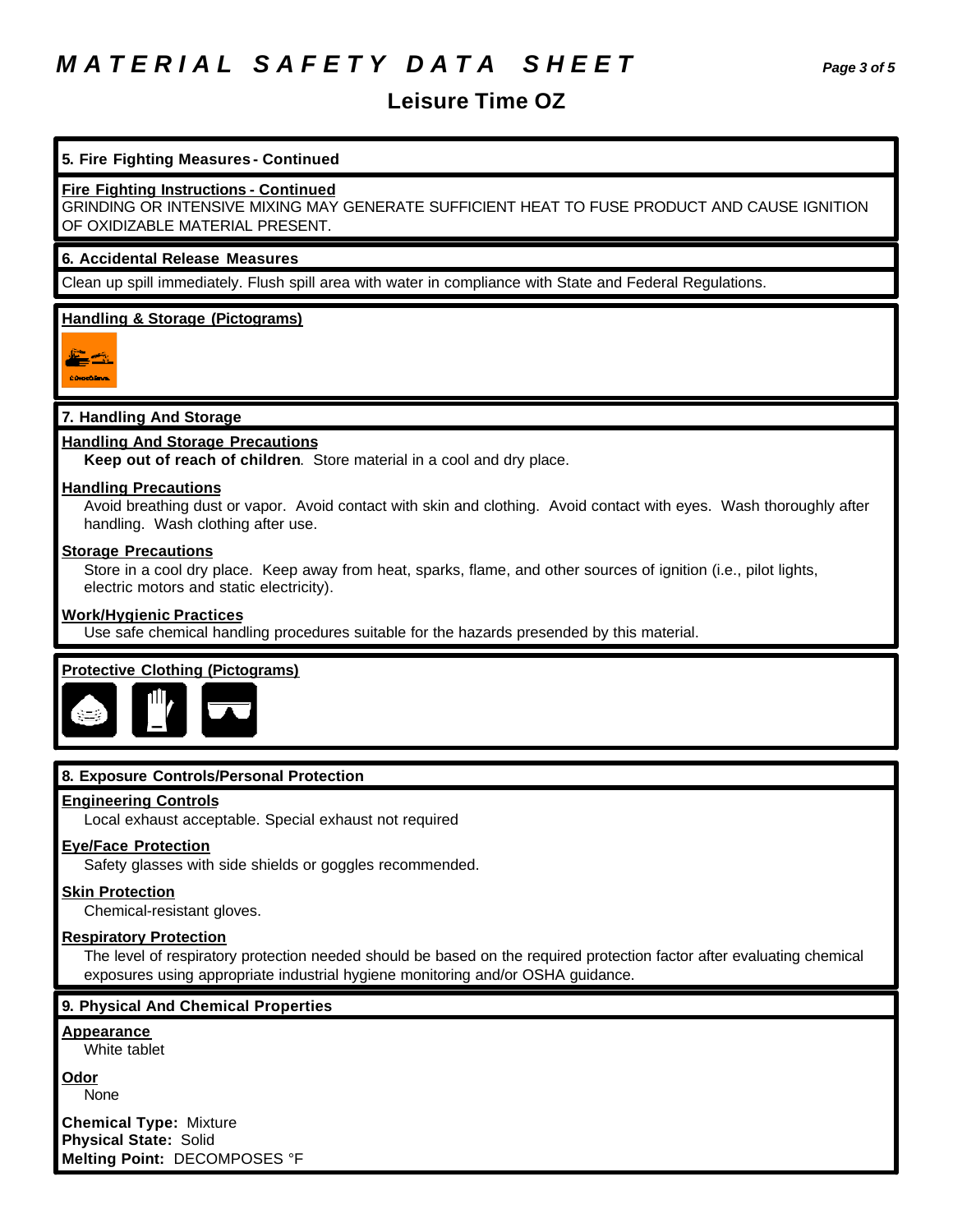## **Leisure Time OZ**

## **9. Physical And Chemical Properties - Continued**

**Odor - Continued Boiling Point:** DECOMPOSES °F **Specific Gravity:** 1.2 **Molecular Weight:** PROPRIETARY **Percent Volitales:** NIL **Vapor Pressure:** NIL **Vapor Density:** NOT VOLATILE **Solubility:** >25% AT 20C (68F) **Evaporation Rate:** NOT VOLATILE Corrosive, Oxidizer

## **10. Stability And Reactivity**

## **Stability:** Stable

**Hazardous Polymerization:** Will not occur

## **Conditions To Avoid (Stability)**

The mixture of this product with compounds containing halides or active halogens (bromine, chlorine, iodine) can cause the release of the respective halogen gas, if moisture is present. Avoid these gases (bromine and chlorine) because they are very irritating to eyes and lungs even at low concentrations. Never mix concentrated product with dry or concentrated bromine containing chemicals, such as bromates, bromides, or any concentrated bromine pool chemicals. Mixing this prodcut with dry or concentrated chlorine containing chemicals, such as hypochlorites, sodium dichloroisocyanurate, sodium triisocyanurate or with sodium chloride, may cause the release of chlorine gas.

Mixing with cyanides can cause release of hydrogen cyanide gas. Mixing with heavy metal salts such as those of cobalt, nickel, copper, or manganese can cause decomposition with release of oxygen and heat.

## **Incompatible Materials**

Alkalis, Heavy Metals cause evolution of Oxygen gas. Halogens and cyanides can cause release of gases of these compounds.

## **Hazardous Decomposition Products**

Oxygen

## **11. Toxicological Information**

## **Acute Studies**

This product is a severe skin and eye irritant, but is not a skin sensitizer in animals.

## **12. Ecological Information**

No Data Available...

## **13. Disposal Considerations**

Dispose in accordance with applicable federal, state and local government regulations.

## **14. Transport Information**

## **Proper Shipping Name**

CORROSIVE SOLID, ACIDIC, INORGANIC, N.O.S. (Monopersulfate Compound)

## **Hazard Class**

8, PGII (<=1kg Consumer Commodity ORM-D)

## **DOT Identification Number**

UN3260